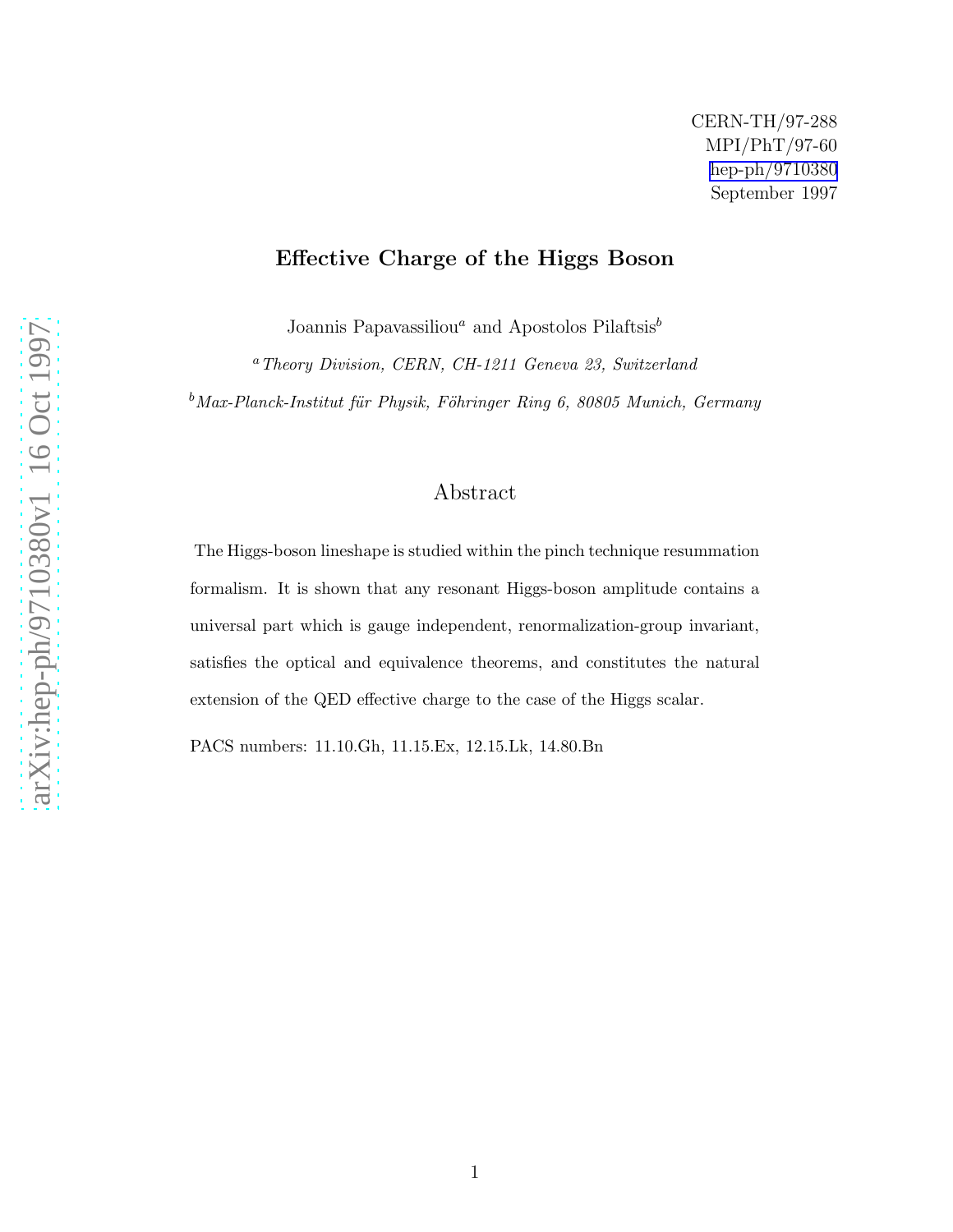The production of the Standard Model (SM) Higgs boson[[1\]](#page-8-0) and the detailed study of its lineshape, mass and width, are expected to dominate the particle physics scene for the next two decades. A Higgs boson with mass  $M_H$  less than 100 GeV can be discovered at the CERN Large Electron Positron collider LEP2 through the Bjorken process  $e^+e^- \to ZH$ . If the Higgs boson turns out to be heavier, its discovery will become again possible at the CERN Large Hadron Collider through a variety of sub-processes, such as  $X \to H^* \to X'$ , where  $X, X' = t\bar{t}, ZZ, W^+W^-$ . Depending on the value of  $M_H$  and the specific kinematic circumstances, any of the above transitions may be resonant. The phenomenological importance of the above processes makes the need for solving a subtle theoretical problem [\[2](#page-8-0)], namely the self-consistent treatment of the Higgs boson resonance in the framework of S-matrix perturbation theory, all the more pressing. In particular, a resummation formalism needs be devised which complies with a set of very stringent and tightly interlocked physical requirements. To any finite order in perturbation theory, physical amplitudes reflect the local gauge symmetry, respect unitarity, are invariant under the renormalization group, and satisfy the equivalence theorem [\[3](#page-8-0),[4](#page-8-0)]. All of the above properties should be also present after resummation; unfortunately, resummation methods often end up violating one or more of them, essentially because subtle cancellations are distorted when certain parts of the amplitude are resummed to all orders in perturbation theory, whereas others, carrying important physical information, are only considered to a finite order.

Recently however [\[5](#page-8-0)], a formalism based on the pinch technique (PT) [\[6](#page-8-0)] has been developed, which manifestly preserves the crucial physical properties during all intermediate steps of the resummation procedure. The PT algorithm rearranges systematically a given amplitude into *physically meaningful* sub-amplitudes, which have the same kinematic properties as their conventional counterparts, but none of their individual pathologies. In this Letter, the above formalism is extended to the case of resonant transitions involving the SM Higgs boson. The main novel results of our study are: (i) The PT gives rise to a Higgs boson self-energy which is independent of the gauge-fixing parameter (GFP) in every gauge fixing scheme, is universal in the sense that it is process-independent, it may be resummed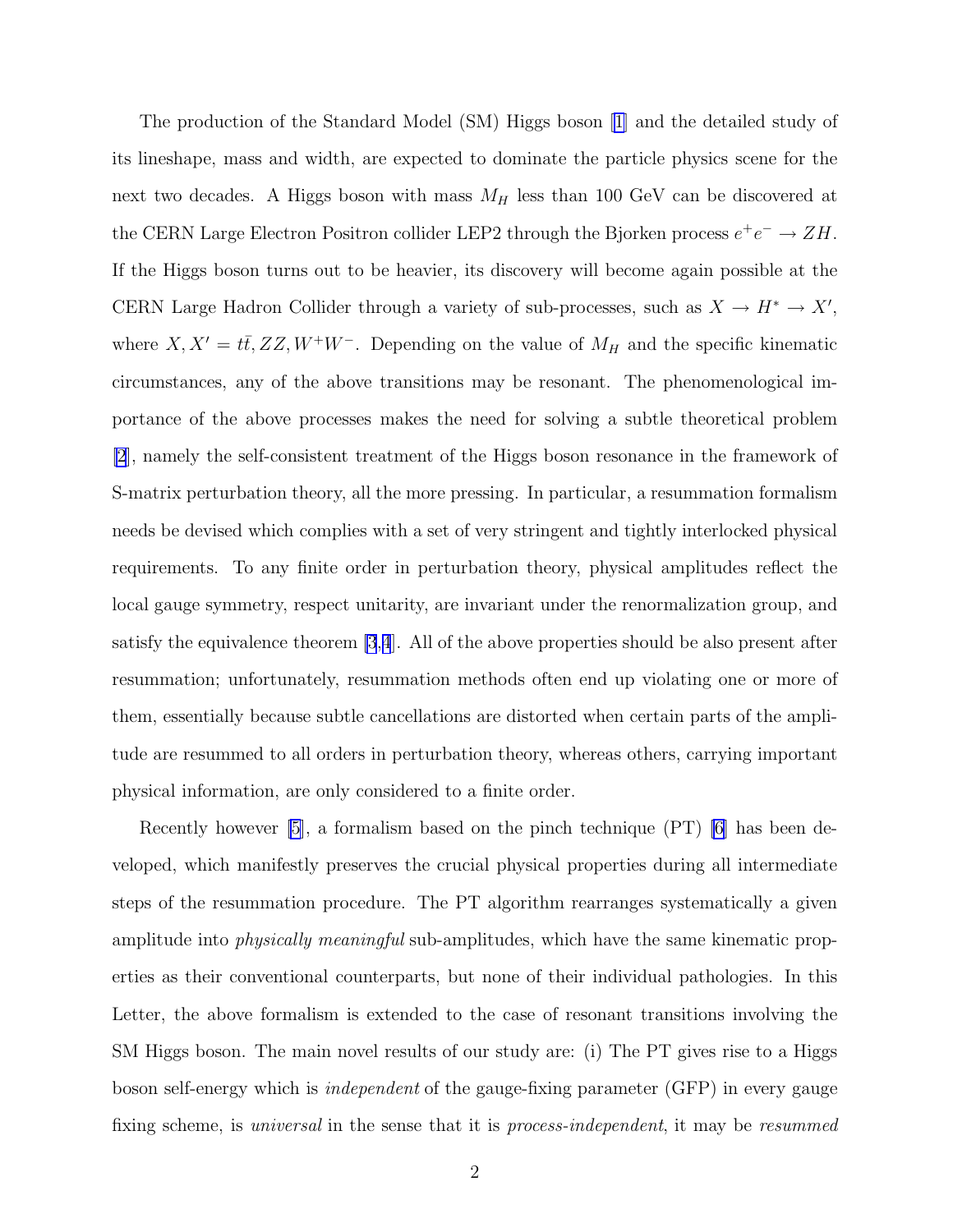<span id="page-2-0"></span>following the method presented in Ref. [\[5\]](#page-8-0), it displays only physical fermionic and bosonic thresholds, and satisfies individually the optical theorem for both fermionic as well as bosonic contributions. (ii) When the resummed Higgs boson propagator is multiplied by the universal quantity  $g_w^2/M_W^2$ , or, equivalently, by the inverse square of the vacuum expectation value (VEV) of the Higgs field, it gives rise to a renormalization group invariant quantity, indirect analogy to the *effective charge* of the photon, or the W and Z bosons  $[7]$  $[7]$ , which constitutes a common component in every Higgs-boson mediated process, and can be viewed as a physical entity intrinsic to the Higgs boson. (iii) Any amplitude involving longitudinally polarized gauge bosons satisfies the equivalence theorem, but its individual s-channel and t-channel contributions do not. Instead, the PT rearrangement of such an amplitude gives rise to two kinematically distinct pieces, a genuine s-channel and a genuine t-channel, which satisfy the equivalence theorem *individually*. In particular, the above property *persists* even after the s-channel Higgs boson self-energy has been resummed, thus solving a long-standing problem.

We shall now analyze the above points in the context of specific examples. When the center-of-mass (c.m.) energy  $\sqrt{s}$  approaches  $M_H$ , amplitudes containing an s-channel Higgs boson become singular, and must be regulated. The naive extension of the standard Breit-Wigner procedure to this case would consist of replacing the free Higgs boson propagator  $\Delta_H(s) = (s - M_H^2)^{-1}$  by a resummed propagator of the form  $[s - M_H^2 + \Pi^{HH}(s)]^{-1}$ , where  $\Pi^{HH}(s)$  is the one-loop Higgs boson self-energy. However, bosonic radiative corrections induce an additional dependence on the GFP, as one can verify by explicit calculations in a variety of conventional gauges, such as the renormalizable  $(R_{\xi})$ , or axial gauges. Turning to more elaborate gauge fixing schemes does not improve the situation. For example, within the background field gauges (BFG's) and with irrelevant tadpole graphs omitted, the contribution of the Z boson-loop reads: [\[8](#page-8-0)]

$$
\Pi_{(ZZ)}^{\hat{H}\hat{H}}(s,\xi_Q) = \frac{\alpha_w}{32\pi} \frac{s^2}{M_W^2} \left\{ \left( 1 - 4\frac{M_Z^2}{s} + 12\frac{M_Z^4}{s^2} \right) B_0(s, M_Z^2, M_Z^2) - \left[ 1 + 4\xi_Q \frac{M_Z^2}{s} - (M_H^2 + 4\xi_Q M_Z^2) \frac{M_H^2}{s^2} \right] B_0(s, \xi_Q M_Z^2, \xi_Q M_Z^2) \right\},
$$
\n(1)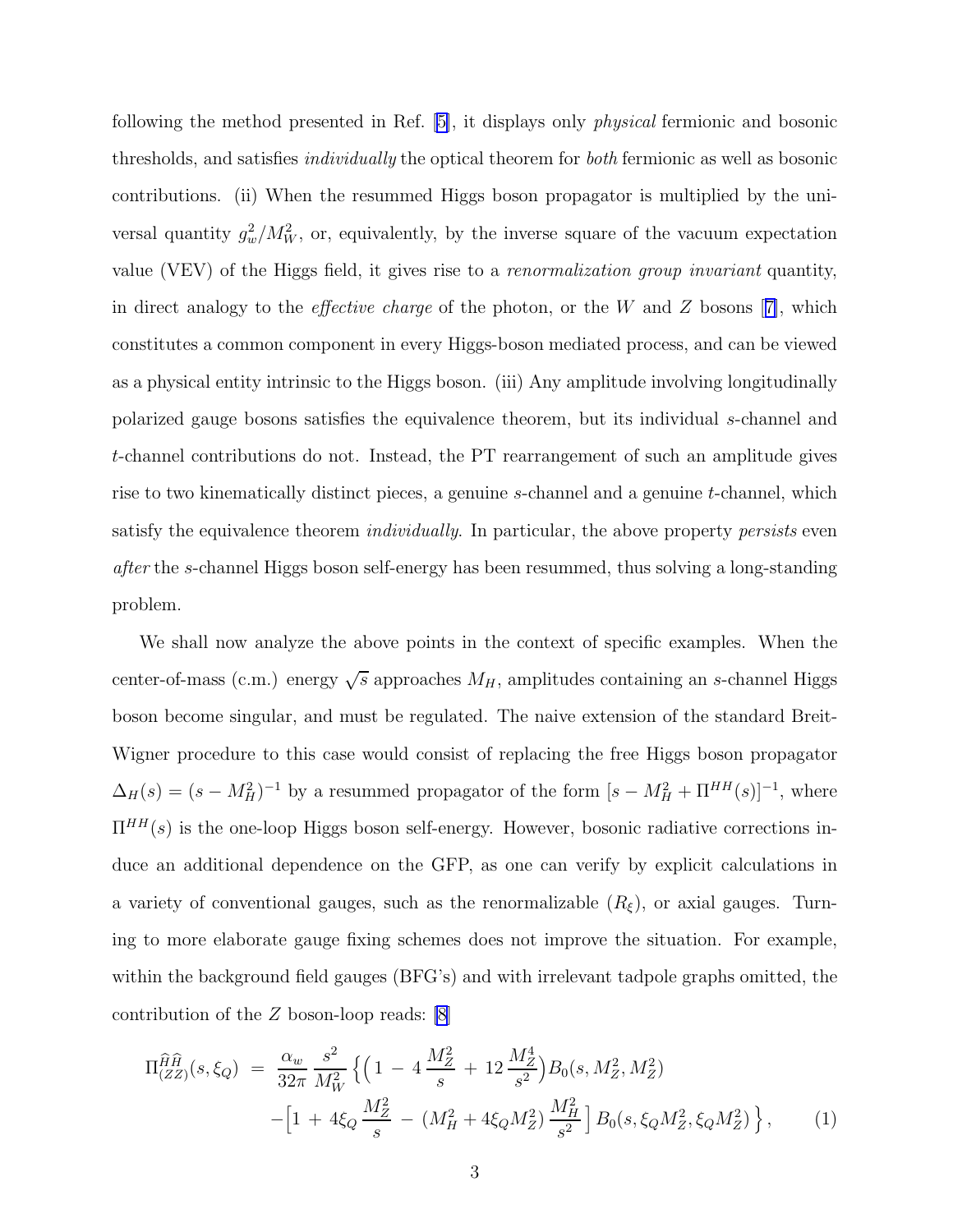<span id="page-3-0"></span>where  $\alpha_w = g_w^2/(4\pi)$  is the weak fine structure constant and  $B_0$  is the usual Passarino-Veltman function. The presence of the GFP  $\xi_Q$  results in bad high energy behavior and the appearance of unphysical thresholds, as can be verified directly using  $\Im mB_0(s, M^2, M^2)$  =  $\theta(s-4M^2)\pi(1-4M^2/s)^{1/2}$ . Even though to any order in perturbation theory physical amplitudes are GFP-independent, and display only physical thresholds, resumming  $\Pi_{(ZZ)}^{HH}(s,\xi_Q)$ will introduce artifacts to the resonant amplitude. Even in the unitary gauge ( $\xi_Q \to \infty$ ), whereonly physical thresholds survive, the  $s^2$ -growth in Eq. ([1\)](#page-2-0) grossly contradicts the equivalence theorem.

In the PT framework however, a modified one-loop self-energy for the Higgs boson can be constructed, by appending to the conventional self-energy additional propagator-like contributions concealed inside vertices and boxes. These contributions can be identified systematically, by resorting exclusively to elementary Ward identities of the form  $k(v +$  $a\gamma_5$ ) =  $(k+\not p-m)(v+a\gamma_5)-(v-a\gamma_5)(\not p-m)+2am\gamma_5$ , triggered by the longitudinal virtual momenta  $k_{\mu}$ . Following this procedure, we find the PT Higgs-boson self-energy [\[8](#page-8-0)]

$$
\widehat{\Pi}_{(ZZ)}^{HH}(s) = \frac{\alpha_w}{32\pi} \frac{M_H^4}{M_W^2} \Big[ 1 + 4\frac{M_Z^2}{M_H^2} - 4\frac{M_Z^2}{M_H^4} (2s - 3M_Z^2) \Big] B_0(s, M_Z^2, M_Z^2),\tag{2}
$$

which is GFP-independent in any gauge fixing scheme, universal [\[9\]](#page-8-0), grows linearly with s, and displays physical thresholds only. For illustration, in Fig. [1](#page-10-0), we plot the dependence of the running width,  $\Im m \Pi_{(ZZ)}^{HH}(s)$ , on  $\sqrt{s}$  within the PT resummation formalism, the BFG with  $\xi_Q = 0$ , and the unitary gauge. The difference in the phenomenological predictions between the three approaches is rather striking, in accordance with the discussion given above.

The PT self-energies satisfy the optical theorem *individually*, as explained in [\[5,7](#page-8-0)]. To verify that  $\hat{\Pi}_{(ZZ)}^{HH}(s)$  has this property, consider the tree-level transition amplitude  $\mathcal{T}(ZZ)$  for the process  $f(p_1) \bar{f}(p_2) \to Z(k_1)Z(k_2)$ ; it is the sum of an s- and a t- channel contribution, denoted by  $\mathcal{T}_{s}^{H}(ZZ)$  and  $\mathcal{T}_{t}(ZZ)$ , respectively, given by

$$
\mathcal{T}_{s\,\mu\nu}^H(ZZ) = \Gamma_{0\mu\nu}^{HZZ} \Delta_H(s) \bar{v}(p_2) \Gamma_0^{Hf\bar{f}} u(p_1) , \qquad (3)
$$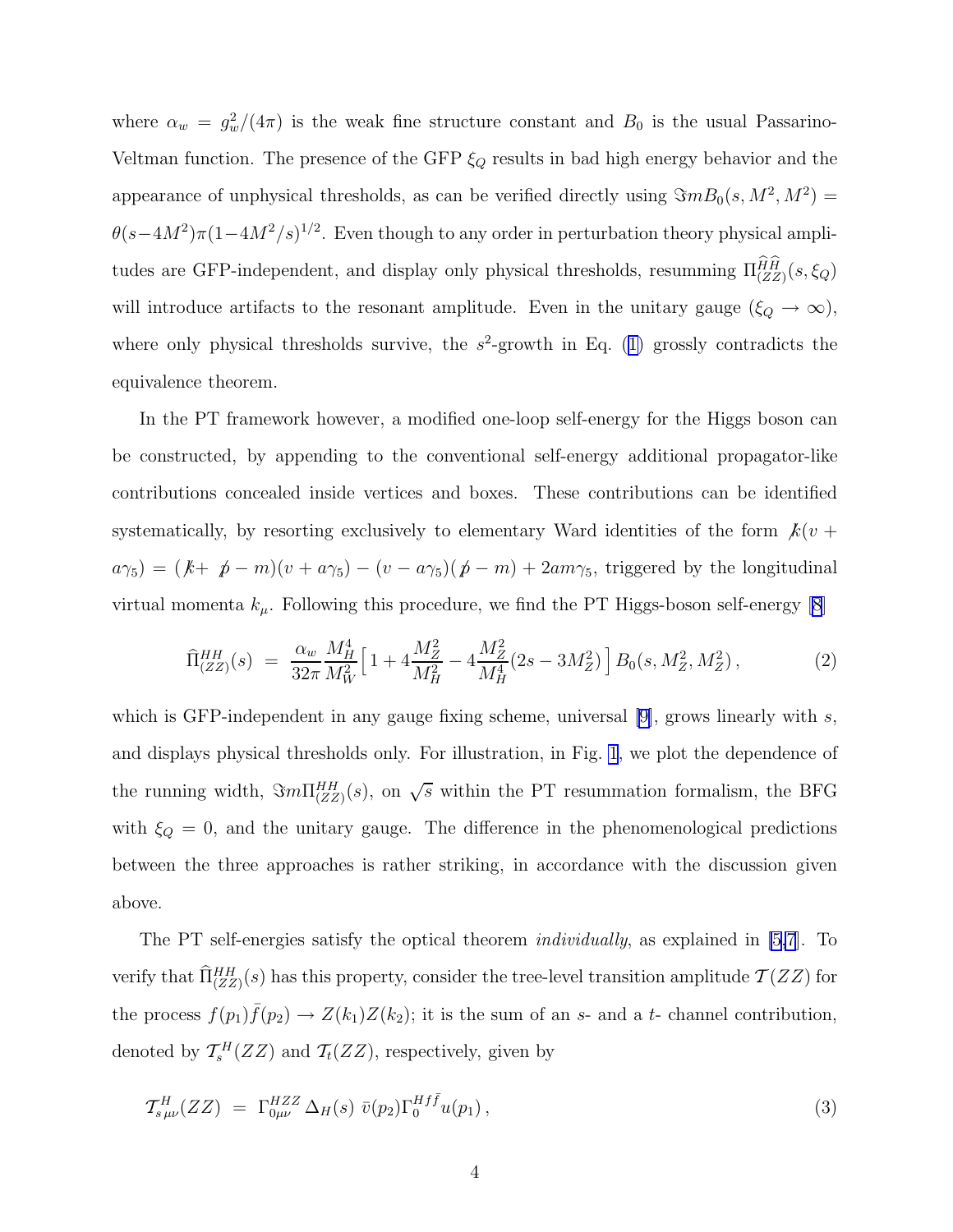<span id="page-4-0"></span>
$$
\mathcal{T}_{t\,\mu\nu}(ZZ) \; = \; \bar{v}(p_2) \Big( \Gamma_{0\nu}^{Zf\bar{f}} \frac{1}{\not p_1 + \not k_1 - m_f} \Gamma_{0\mu}^{Zf\bar{f}} + \Gamma_{0\mu}^{Zf\bar{f}} \frac{1}{\not p_1 + \not k_2 - m_f} \Gamma_{0\nu}^{Zf\bar{f}} \Big) u(p_1) \,. \tag{4}
$$

Here,  $s = (p_1 + p_2)^2 = (k_1 + k_2)^2$  is the c.m. energy squared,  $\Gamma_{0\mu\nu}^{HZZ} = ig_w M_Z^2 / M_W g_{\mu\nu}$ ,  $\Gamma_0^{Hf\bar{f}} = -ig_w m_f/(2M_W)$  and  $\Gamma_{0\mu}^{Zf\bar{f}} = -ig_w/(2c_w)\gamma_\mu [T_z^f(1-\gamma_5) - 2Q_f s_w^2]$ , with  $c_w =$  $\sqrt{1-s_w^2} = M_W/M_Z$ , are the tree-level  $HZZ$ ,  $Hf\bar{f}$  and  $Zf\bar{f}$  couplings, respectively, and  $Q_f$ is the electric charge of the fermion f, and  $T_z^f$  its z-component of the weak isospin. We then calculate the expression  $[\mathcal{T}_{s\mu\nu}^H(ZZ)+\mathcal{T}_{t\mu\nu}(ZZ)]Q^{\mu\rho}(k_1)Q^{\nu\sigma}(k_2)[\mathcal{T}_{s\,\rho\sigma}^H(ZZ)+\mathcal{T}_{t\,\rho\sigma}(ZZ)]^*$ , where  $Q^{\mu\nu}(k) = -g^{\mu\nu} + k^{\mu}k^{\nu}/M_Z^2$  denotes the usual polarization tensor, and isolate its Higgs-boson mediated part. To accomplish this, one must first use the longitudinal momenta coming from  $Q^{\mu\rho}(k_1)$  and  $Q^{\nu\sigma}(k_2)$  in order to extract the Higgs-boson part of  $\mathcal{T}_t^{\mu\nu}$  $\tilde{t}^{\mu\nu}(ZZ),\ i.e.,$ 

$$
\frac{k_1^{\mu} k_2^{\nu}}{M_Z^2} \mathcal{T}_{t\mu\nu}(ZZ) = \mathcal{T}_P^H + \dots = -\frac{ig_w}{2M_W} \bar{v}(p_2) \Gamma_0^{Hf\bar{f}} u(p_1) + \dots,
$$
\n(5)

where the ellipses denote genuine t-channel (not Higgs-boson related) contributions. Then, one must append the piece  $T_P^H T_P^{H*}$  to the "naive" Higgs-dependent part  $T_{s\mu\nu}^H(ZZ) Q^{\mu\rho}(k_1)$  $Q^{\nu\sigma}(k_2)$   $\mathcal{T}_{s\rho\sigma}^{H*}(ZZ)$ . Integrating the expression so obtained over the two-body phase space, we finally arrive at the imaginary part of Eq.([2\)](#page-3-0), which is the announced result.

The gauge-invariance of the S matrix imposes tree-level Ward identities on the unrenormalized one-loop PT Green's functions[[6,10\]](#page-8-0). The requirement that the same Ward identities should be maintained after renormalization leads to important QED-type relations for the renormalization constants of the theory. Specifically, we find

$$
\widehat{Z}_W = \widehat{Z}_{g_w}^{-2}, \quad \widehat{Z}_Z = \widehat{Z}_W \widehat{Z}_{c_w}^2, \quad \widehat{Z}_H = \widehat{Z}_W \left( 1 + \delta M_W^2 / M_W^2 \right), \tag{6}
$$

where  $Z_W$ ,  $Z_Z$ , and  $Z_H$  are the wave-function renormalizations of the W, Z and H fields, respectively,  $\hat{Z}_{g_w}$  is the coupling renormalization, and  $\hat{Z}_{c_w} = (1 + \delta M_W^2 / M_W^2)^{1/2} (1 +$  $\delta M_Z^2/M_Z^2$ <sup>-1/2</sup>. The renormalization of the bare resummed Higgs-boson propagator  $\hat{\Delta}^{H,0}(s)$ proceeds as follows:

$$
\hat{\Delta}^{H,0}(s) = [s - (M_H^0)^2 + \hat{\Pi}^{HH,0}(s)]^{-1} = \hat{Z}_H[s - M_H^2 + \hat{\Pi}^{HH}(s)]^{-1} = \hat{Z}_H \hat{\Delta}^H(s), \quad (7)
$$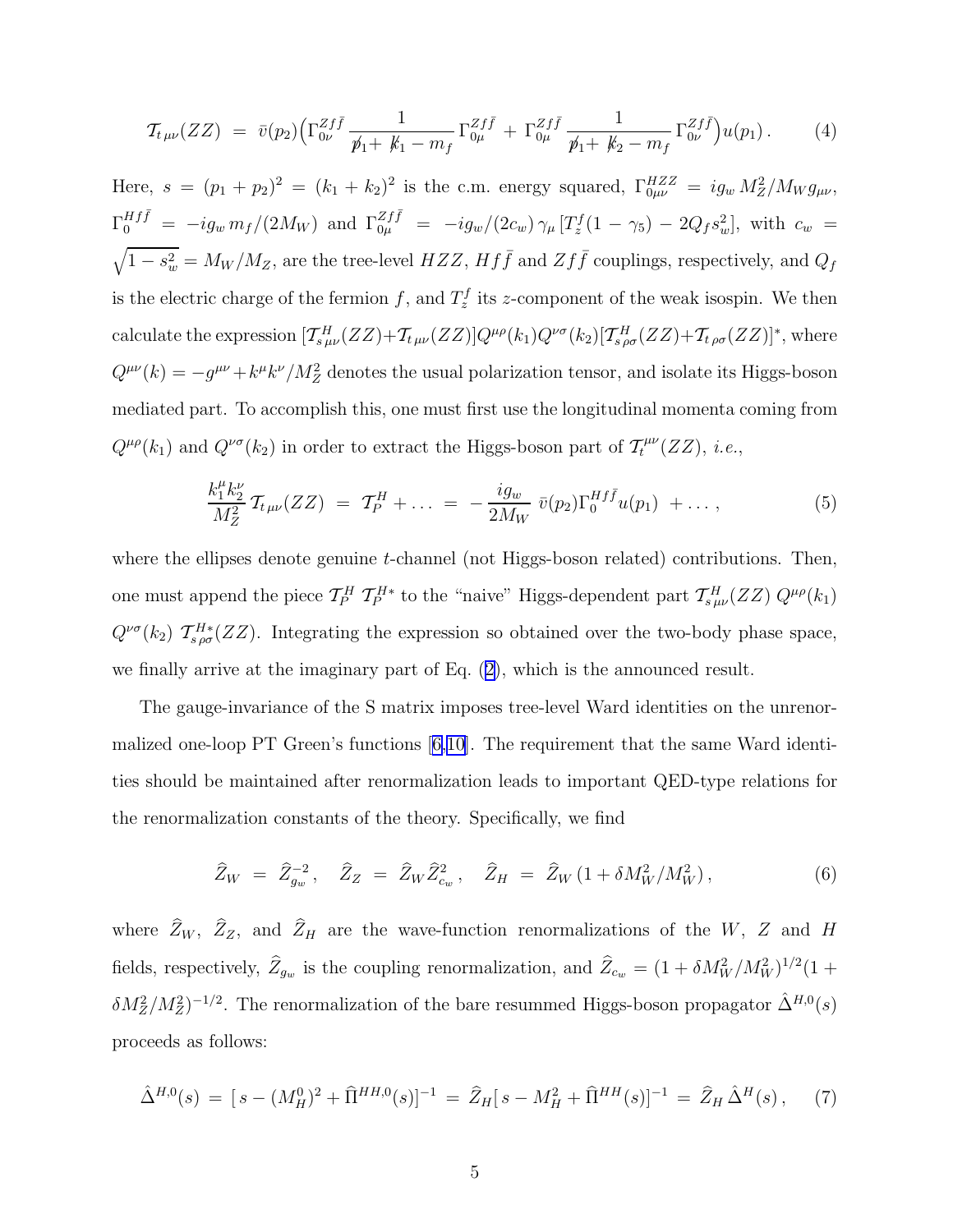<span id="page-5-0"></span>with  $(M_H^0)^2 = M_H^2 + \delta M_H^2$ . The renormalized Higgs-boson mass  $M_H^2$  may be defined as the real part of the complex pole position of  $\hat{\Delta}^H(s)$ . Notice that within the PT resummation formalism the gauge-independent pole [\[11](#page-8-0)] of a resonant transition amplitude does not get shifted[[5\]](#page-8-0), and the  $HZ$  mixing is absent up to two loops [[12\]](#page-8-0). Employing the relations in Eq.([6\)](#page-4-0), we observe that the universal quantity

$$
\widehat{R}^{H,0}(s) = \frac{(g_w^0)^2}{(M_W^0)^2} \widehat{\Delta}^{H,0}(s) = \frac{g_w^2}{M_W^2} \widehat{\Delta}^H(s) = \widehat{R}^H(s)
$$
\n(8)

is invariant under the renormalization group. This important universal property of the Higgs boson is true for non-Abelian gauge theories with spontaneous symmetry breaking (SSB), but does not hold in general. For example, in pure scalar theories any attempt to construct quantities analogous to  $\widehat{R}^H(s)$  fails to be process independent [\[8](#page-8-0)]. In that sense,  $\hat{R}^H(s)$  provides a natural extension of the notion of the QED effective charge for the SM Higgs boson, *i.e.*, H couples universally to matter with an effective "charge" inversely proportional to its VEV. In the high-energy limit,  $s \gg M_H^2$ , the dispersive part of Higgs selfenergy behaves as  $\Re e \hat{\Pi}^{HH}(s) \sim -\alpha_w s \ln(s/M_H^2)(3m_t^2 - 4M_W^2 - 2M_Z^2)/(8\pi M_W^2)$ . If the heavy top quark were assumed to be absent, the coefficient accompanying the leading logarithm in  $\Re e\widehat{\Pi}^{HH}(s)$  would be positive. This feature is reminiscent of the PT self-energy in pure Yang-Millstheories [[6,5,7\]](#page-8-0), whose leading logarithm is proportional to  $b_1 = 11c_A/3 > 0$ , where  $c_A$  is the Casimir eigenvalue of the adjoint representation, thus reflecting the asymptotic freedom of the theory. On similar theoretical grounds,  $\Im m \hat{\Pi}_{(ZZ)}^{HH}(s)$  turns negative for c.m. energies much higher than  $M_H$ , viz., the Higgs self-energy cannot be spectrally represented.

An additional, highly non-trivial constraint, must be imposed on resummed amplitudes; they have to obey the (generalized) equivalence theorem (GET), which is known to be satisfied before resummation, order by order in perturbation theory. For the specific example of the amplitude  $\mathcal{T}(ZZ) = \mathcal{T}_{s}^{H} + \mathcal{T}_{t}$ , the GET states that

$$
\mathcal{T}(Z_L Z_L) = -\mathcal{T}(G^0 G^0) - i \mathcal{T}(G^0 z) - i \mathcal{T}(z G^0) + \mathcal{T}(z z) , \qquad (9)
$$

where  $Z_L$  is the longitudinal component of the Z boson,  $G^0$  is its associated would-be Goldstone boson, and  $z^{\mu}(k) = \varepsilon_L^{\mu}$  $L'(k) - k^{\mu}/M_W$  is the energetically suppressed part of the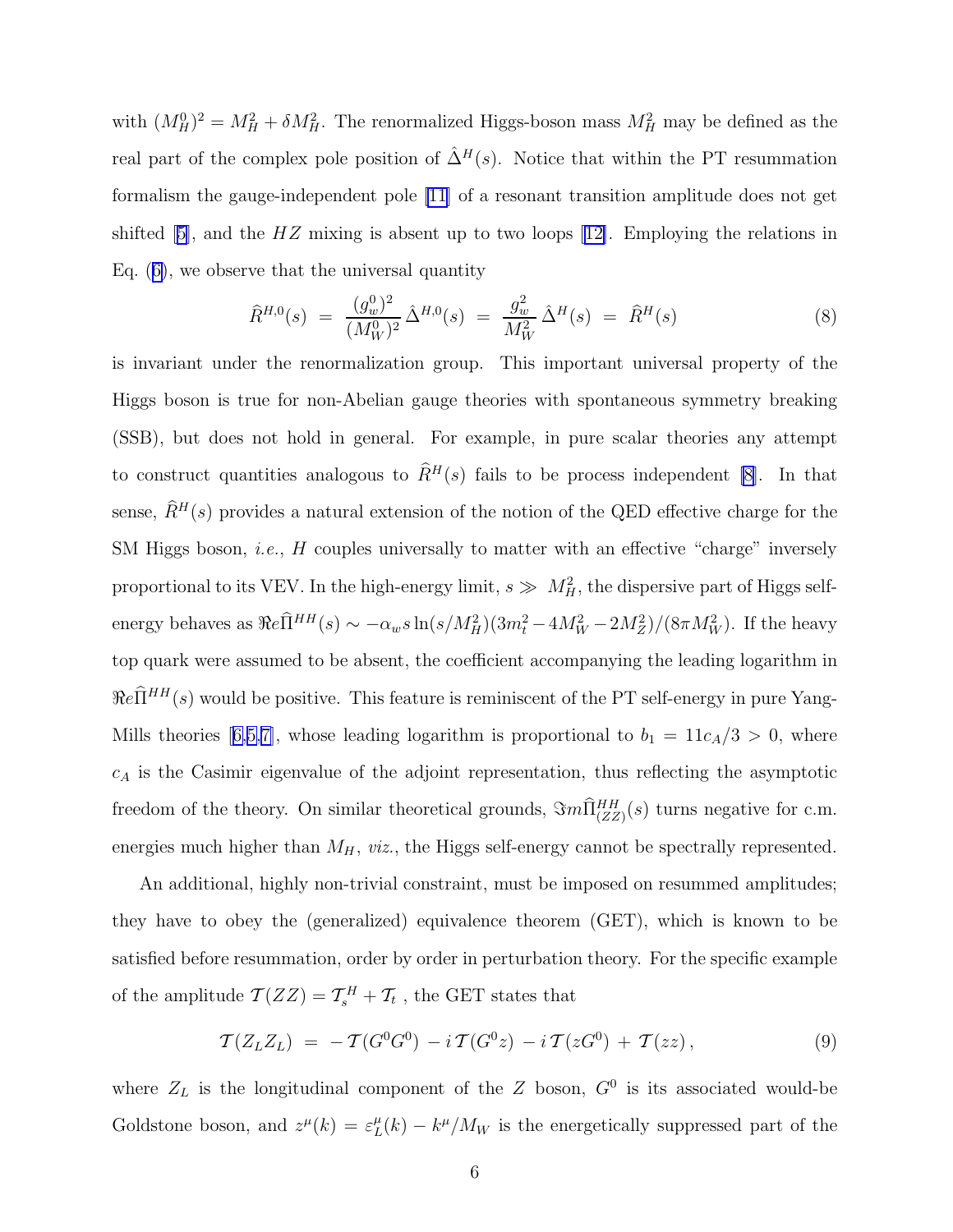longitudinal polarization vector  $\varepsilon_L^{\mu}$ . It is crucial to observe, however, that already at the tree level, the conventional s- and t- channel sub-amplitudes  $\mathcal{T}_{s}^{H}$  and  $\mathcal{T}_{t}$  fail to satisfy the GET individually. To verify that, one has to calculate  $\mathcal{T}_{s}^{H}(Z_{L}Z_{L})$ , using explicit expressions for the longitudinal polarization vectors, and check if the answer obtained is equal to the Higgsboson mediated s-channel part of the LHS of Eq.([9\)](#page-5-0). In particular, in the c.m. system, we have  $z^{\mu}(k_1) = \varepsilon_L^{\mu}$  $L(L_1) - k_1^{\mu}/M_Z = -2M_Z k_2^{\mu}/s + \mathcal{O}(M_Z^4/s^2)$ , and exactly analogous expressions for  $z^{\mu}(k_2)$ . The residual vector  $z^{\mu}(k)$  has the properties  $z_{\mu}k^{\mu} = -M_Z$  and  $z^2 = 0$ . After a straightforward calculation, we obtain  $\mathcal{T}_{s}^{H}(Z_{L}Z_{L}) = -\mathcal{T}_{s}^{H}(G^{0}G^{0}) - i\mathcal{T}_{s}^{H}(zG^{0}) - i\mathcal{T}_{s}^{H}(G^{0}z) +$  $\mathcal{T}_{s}^{H}(zz) - \mathcal{T}_{P}^{H}$ , where

$$
\mathcal{T}_{s}^{H}(G^{0}G^{0}) = \Gamma_{0}^{HG^{0}G^{0}} \Delta_{H}(s) \bar{v}(p_{2}) \Gamma_{0}^{Hf\bar{f}} u(p_{1}),
$$
\n
$$
\mathcal{T}_{s}^{H}(zG^{0}) + \mathcal{T}_{s}^{H}(G^{0}z) = [z^{\mu}(k_{1}) \Gamma_{0\mu}^{HZG^{0}} + z^{\nu}(k_{2}) \Gamma_{0\nu}^{HG^{0}Z}] \Delta_{H}(s) \bar{v}(p_{2}) \Gamma_{0}^{Hf\bar{f}} u(p_{1}),
$$
\n(10)

and  $\mathcal{T}_{s}^{H}(zz) = z^{\mu}(k_1)z^{\nu}(k_2)\mathcal{T}_{s\,\mu\nu}^{H}(ZZ)$ , with  $\Gamma_{0}^{HG^{0}G^{0}} = -ig_{w}M_{H}^{2}/(2M_{W})$  and  $\Gamma_{0\mu}^{HZG^{0}} =$  $-g_w(k_1+2k_2)_{\mu}/(2c_w)$ . Evidently, the presence of the term  $\mathcal{T}_P^H$  prevents  $\mathcal{T}_s^H(Z_LZ_L)$  from satisfying the GET. This is not surprising however, since an important Higgs-boson mediated s-channel part has been omitted. Specifically, the momenta  $k_1^{\mu}$  and  $k_2^{\nu}$  stemming from the leading parts of the longitudinal polarization vectors  $\varepsilon_L^{\mu}(k_1)$  and  $\varepsilon_L^{\nu}(k_2)$  extract such a term from  $\mathcal{T}_t(Z_L Z_L)$ . Just as happens in Eq. [\(5](#page-4-0)), this term is precisely  $\mathcal{T}_P^H$ , and must be added to  $\mathcal{T}_{s}^{H}(Z_{L}Z_{L})$ , in order to form a well-behaved amplitude at very high energies. In other words, the amplitude  $\hat{T}_{s}^{H}(Z_{L}Z_{L}) = \mathcal{T}_{s}^{H}(Z_{L}Z_{L}) + \mathcal{T}_{P}^{H}$  satisfies the GET independently (cf. Eq.([9\)](#page-5-0)). In fact, this crucial property persists after resummation. In-deed, as shown in Fig. [2](#page-10-0), the resummed amplitude  $\overline{\mathcal{T}}_s^H$  $\binom{n}{s}(Z_LZ_L)$  may be constructed from  $\mathcal{T}_{s}^{H}(Z_LZ_L)$ in Eq. ([3](#page-3-0)), if  $\Delta_H(s)$  is replaced by the resummed Higgs-boson propagator  $\hat{\Delta}^{H}(s)$ , and  $\Gamma_{0\mu\nu}^{HZZ}$  by the expression  $\Gamma_{0\mu\nu}^{HZZ} + \hat{\Gamma}_{\mu\nu}^{HZZ}$ , where  $\hat{\Gamma}_{\mu\nu}^{HZZ}$  is the one-loop  $HZZ$  vertex calculated within the PT [\[8](#page-8-0)]. It is then straightforward to show that the Higgs-mediated amplitude  $\widetilde{\mathcal{T}}_s^H(Z_L Z_L) = \overline{\mathcal{T}}_s^H$  $s<sup>H</sup>(Z_LZ_L) + T_P^H$  respects the GET *individually*; to that end we only need to employ the following tree-level-type PT WI's: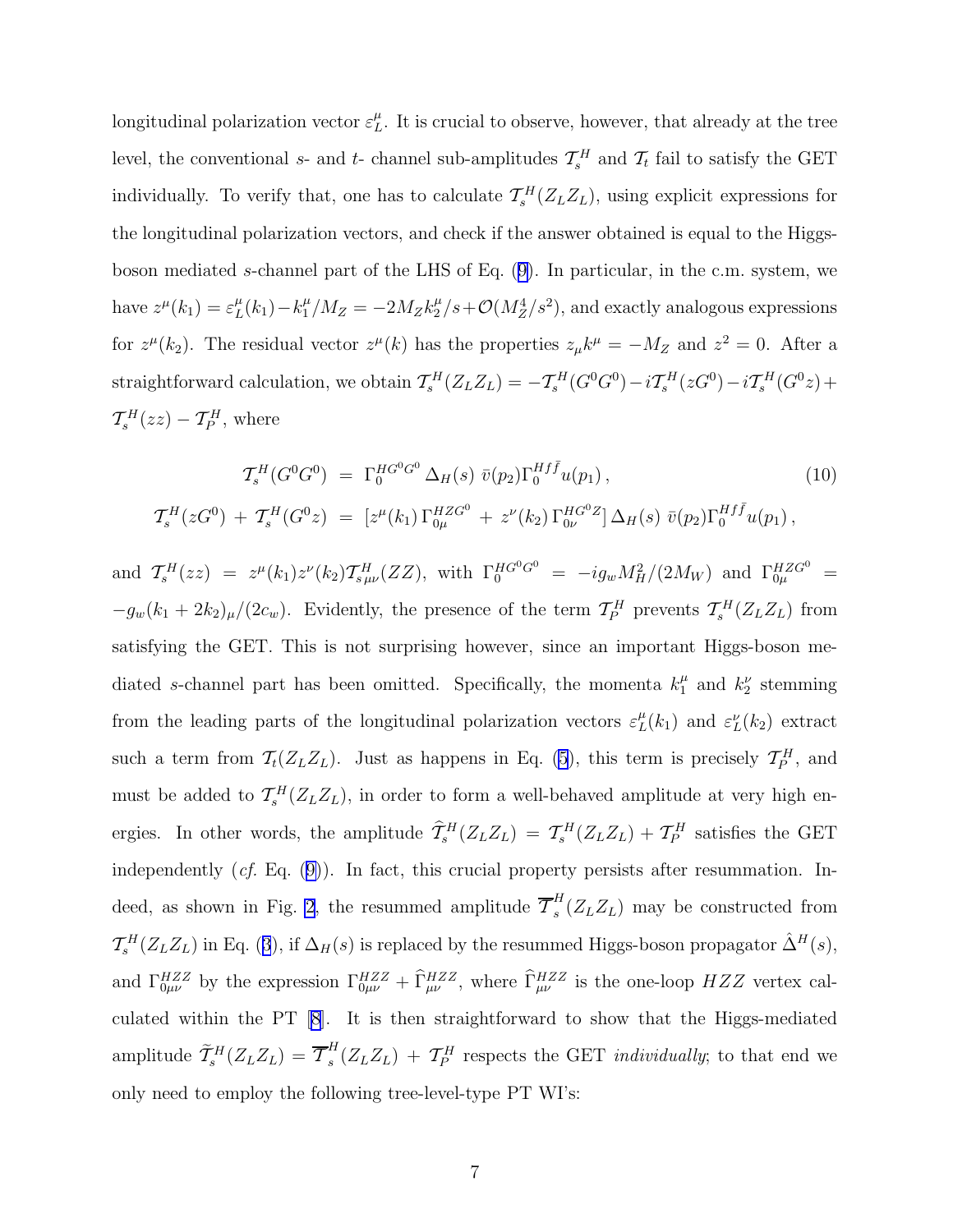$$
k_2^{\nu} \hat{\Gamma}^{HZZ}_{\mu\nu}(q, k_1, k_2) + i M_Z \hat{\Gamma}^{HZG^0}_{\mu}(q, k_1, k_2) = -\frac{g_w}{2c_w} \hat{\Pi}^{ZG^0}_{\mu}(k_1),
$$
  
\n
$$
k_1^{\mu} \hat{\Gamma}^{HZG^0}_{\mu}(q, k_1, k_2) + i M_Z \hat{\Gamma}^{HG^0G^0}(q, k_1, k_2) = -\frac{g_w}{2c_w} \left[ \hat{\Pi}^{HH}(q^2) + \hat{\Pi}^{G^0G^0}(k_2^2) \right],
$$
\n
$$
k_1^{\mu} k_2^{\nu} \hat{\Gamma}^{HZZ}_{\mu\nu}(q, k_1, k_2) + M_Z^2 \hat{\Gamma}^{HG^0G^0}(q, k_1, k_2) = \frac{i g_w M_Z}{2c_w} \left[ \hat{\Pi}^{HH}(q^2) + \hat{\Pi}^{G^0G^0}(k_1^2) + \hat{\Pi}^{G^0G^0}(k_2^2) \right],
$$
\n(11)

where  $\widehat{\Gamma}_{\mu}^{HZG^0}$  and  $\widehat{\Gamma}^{HG^0G^0}$  are the one-loop PT  $HZG^0$  and  $HG^0G^0$  vertices, respectively. In this derivation, one should also make use of the PT WI involving the  $ZG^0$ - and  $G^0G^0$ self-energies:  $\widehat{\Pi}^{ZG^0}_\mu(k) = -iM_Z k_\mu \widehat{\Pi}^{G^0G^0}(k^2)/k^2$ .

In conclusion, we have explicitly demonstrated that within the PT resummation approach, any resonant Higgs-mediated amplitude contains a gauge-independent universal part, which is invariant under the renormalization group and satisfies the optical and equivalence theorems individually. It would be of great phenomenological interest to confront the theoretical predictions for this universal quantity against data obtained from future Higgs-boson experiments.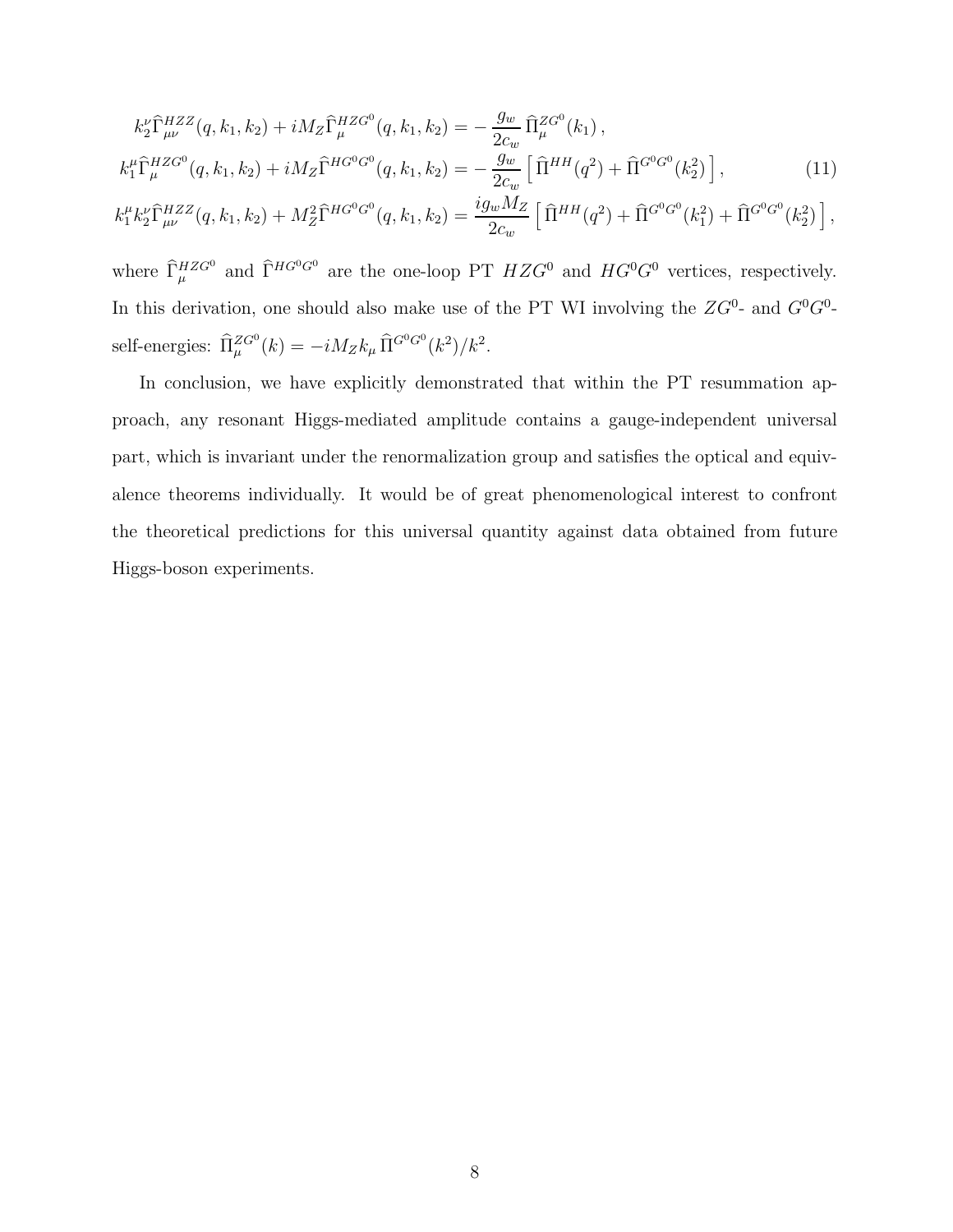## REFERENCES

- <span id="page-8-0"></span>[1] P.W. Higgs, Phys. Rev. Lett. 12, 132 (1964); F. Englert and R. Brout, Phys. Rev. Lett. 13, 321 (1964); G.S. Guralnik, C.R. Hagen, and T.W. Kibble, Phys. Rev. Lett. 13, 585 (1964).
- [2] D.A. Dicus and V.S. Mathur, Phys. Rev. D7, 3111 (1973); W.W. Repko and C.J. Suchyta III, *Phys. Rev. Lett.* **62**, 859 (1989); S. Dawson and S. Willenbrock, *Phys. Rev.* D40, 2880 (1989); G. Valencia and S. Willenbrock, Phys. Rev. D46, 2247 (1992); M.H. Seymour, Phys. Lett. B354, 409 (1995); A. Ghinculov and J.J. van der Bij, Nucl. Phys. B482, 59 (1996).
- [3] J.M. Cornwall, D.N. Levin, and G. Tiktopoulos, Phys. Rev. D10, 1145 (1974); E11, 972 (1975); C.E. Vayonakis, Lett. Nuovo Cim. 17, 383 (1976); B.W. Lee, C. Quigg, and H.B. Thacker, Phys. Rev. D16, 1519 (1977).
- [4] M.S. Chanowitz and M.K. Gaillard, Nucl. Phys. B261, 379 (1985); G.J. Gounaris, R. Kögerler, and H. Neufeld, *Phys. Rev.* **D34**, 3257 (1986).
- [5] J. Papavassiliou and A. Pilaftsis, Phys. Rev. Lett. 75, 3060 (1995); Phys. Rev. D53, 2128 (1996); Phys. Rev. D54, 5315 (1996).
- [6] J.M. Cornwall, *Phys. Rev.* **D26**, 1453 (1982).
- [7] J. Papavassiliou, E. de Rafael, and N.J. Watson, Nucl. Phys. B503, 79 (1997).
- [8] J. Papavassiliou and A. Pilaftsis, "Gauge- and Renormalization-Group- Invariant Formulation of the Higgs-Boson Resonance," (in preparation).
- [9] N.J. Watson, *Phys. Lett.* **B349**, 155 (1995).
- [10] J. Papavassiliou, *Phys. Rev.* **D41**, 3179 (1990).
- [11] A. Sirlin, Phys. Rev. Lett. 67, 2127 (1991); Phys. Lett. B267, 240 (1991); K. Philippides and A. Sirlin, Phys. Lett. B367, 377 (1996); Nucl. Phys. B477, 59 (1996).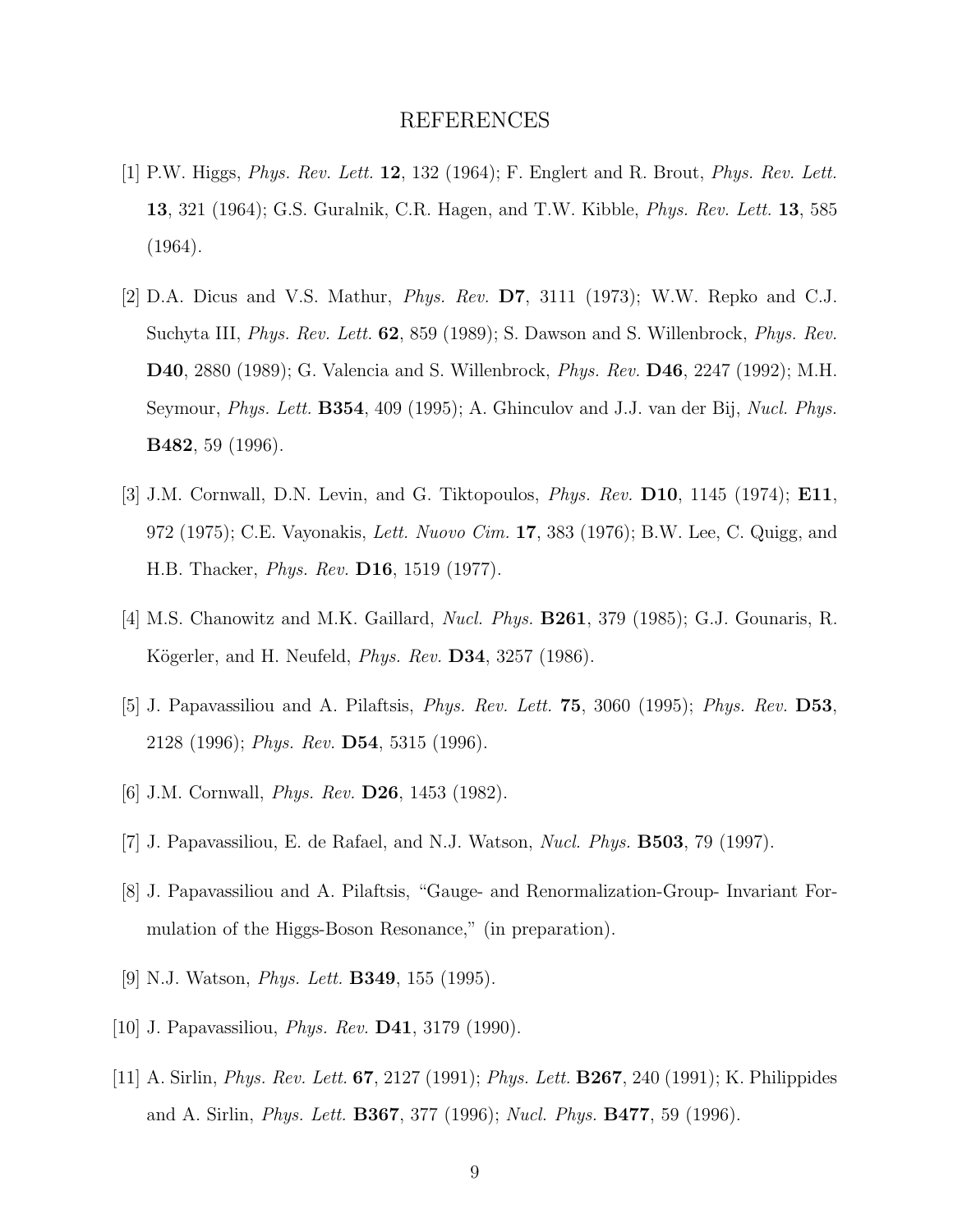[12] A. Pilaftsis, *Phys. Rev. Lett.* **77**, 4996 (1996).